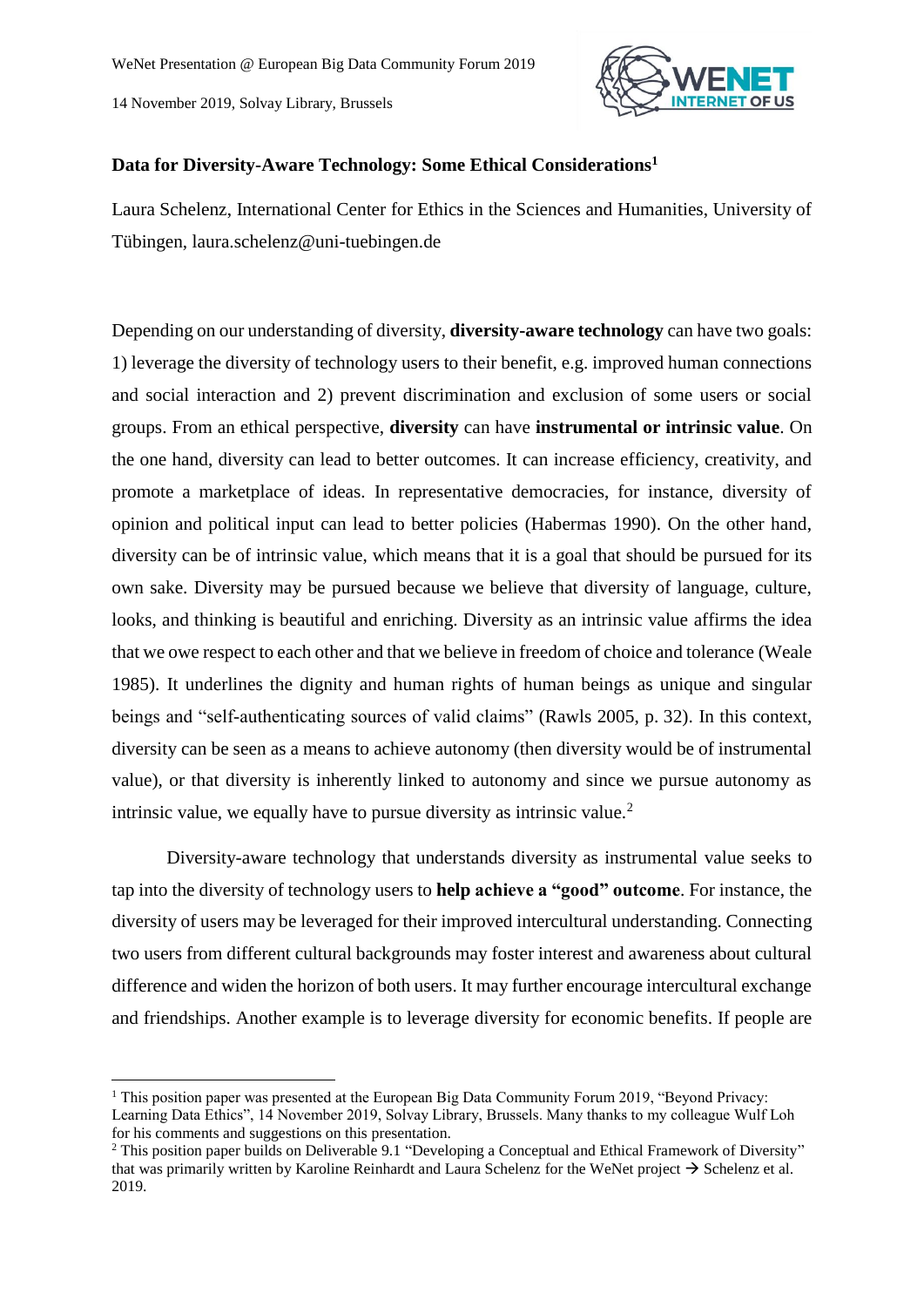

diverse in their sports activities, for instance, they might share equipment and expertise to save money and try new sports activities. The same goes for books. Especially students from different disciplines may benefit from sharing their textbooks. Technology can support these kinds of transaction and social interactions. To do so, it will be important to define and operate the diversity that should be leveraged by the technology and collect data accordingly.

In the case of diversity as an intrinsic value, diversity-aware technology can **mitigate and reduce bias against certain social groups**. Technology has been found to discriminate users on the basis of gender and race and reinforce societal inequalities (Noble 2018; O'Neil 2016; Zou and Schiebinger 2018). Here, discrimination is seen in a negative light. It describes unequal treatment to the advantages of a majority and the disadvantage of minorities. Especially women and people of color experience discrimination through technology. One prominent example is facial recognition, which works quite well in recognizing the faces of white males but classifies black and brown women with a significantly higher error rate (Buolamwini and Gebru 2018). Usually, this is a problem of training data that does not represent society but consists mostly of data from a majority group (for example white people in the United States). Diversity-aware technology may thus be a solution to discrimination, especially in the context of algorithmic bias. Computer models could be trained on data that represents minorities and thereby create gender and racially aware algorithms.

Diversity-aware technology can thus build on an instrumental or intrinsic value of diversity or *both*. In fact, using diversity as a means to improve social relations can go very well with the goal of affirming inclusion and algorithmic justice. It is thus **important to follow an approach to building diversity-aware technology that reflects both goals** of diversityaware technology. This is not to say that diversity-aware technology that leverages diversity for a certain end is necessarily discriminatory. It also does not mean that inclusion and nondiscrimination prevent efficiency or some other instrumental purpose of diversity. Furthermore, depending on the dimension of diversity, an intrinsic understanding of diversity may even lead to discrimination.<sup>3</sup> In the context of the WeNet project, we should affirm both the goals of improving social interaction and non-discrimination to ensure that the envisioned technology serves the diverse interest of prospective users and does not exclude certain users from accessing and benefitting from the technology.

**.** 

<sup>&</sup>lt;sup>3</sup> Many thanks to my colleague Karoline Reinhardt for pointing this out to me.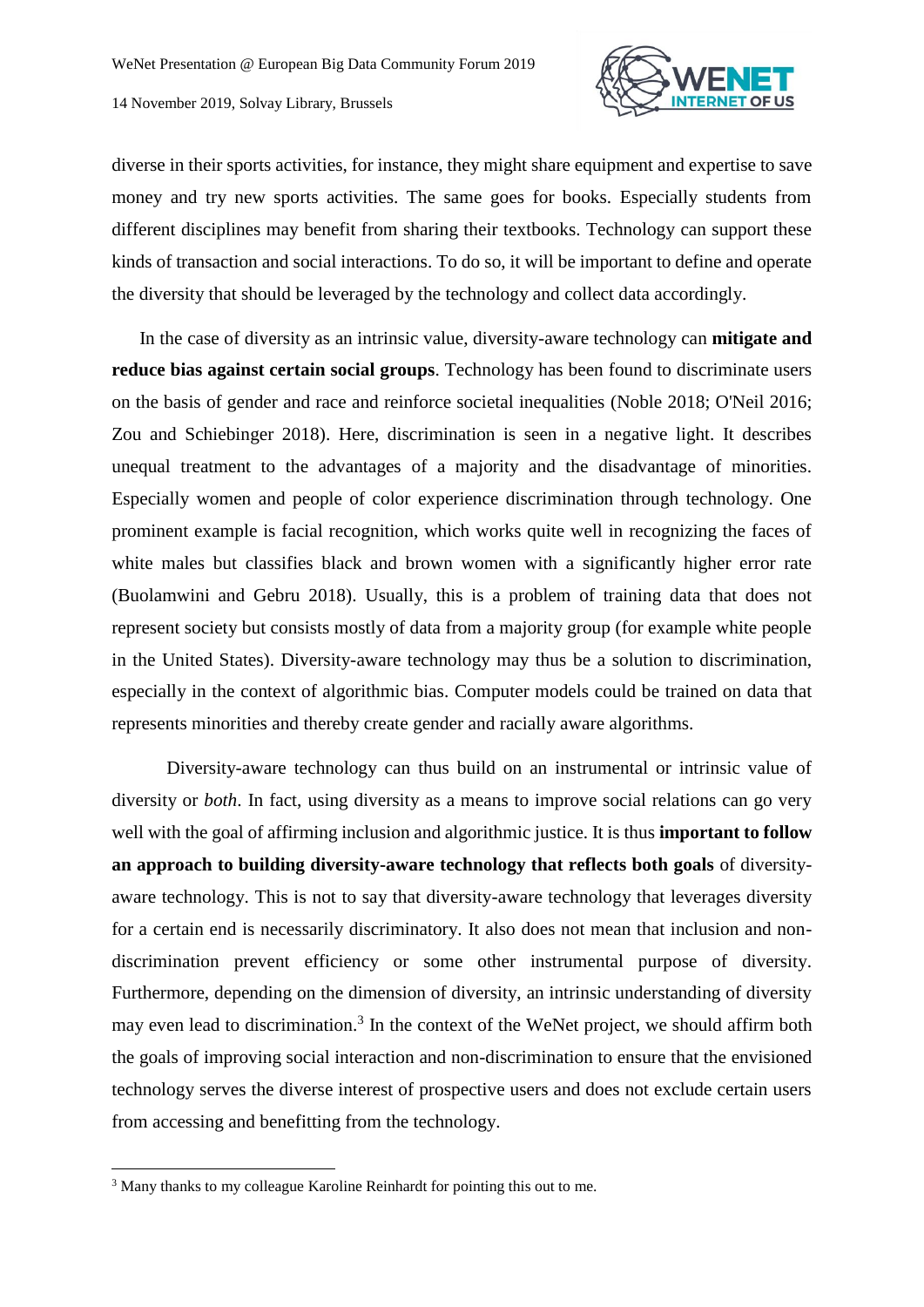1



Diversity-aware technology requires the representation of users' diversity in the dataset. Whether we want to leverage diversity for some "good" outcome or want to reduce algorithmic bias, we need to **build datasets that mirror the diversity of technology users**. In the *WeNet project*, we define diversity as social practices. These are routines of human behavior that large parts of a society enact. A social practice may be "cooking" or "riding the bike". The individual enactment of the practice may differ from person to person. Someone might cook with a pan and use oil to fry some eggs, another person may use a pot and boil eggs in water. When we consider different cultures, the practices of cooking might differ greatly. How can we **operationalize such diversity** of social practices?

The *WeNet project* considers three components of social practices: material, competence, and meaning. These aspects can be ascribed with a value or data point and may be assembled in different ways to represent the diversity of a particular social practice, but also more broadly the diversity of social practices. The premise is that the diverse social practices of technology users can be leveraged to improve their social interaction. For instance, one might envision a social platform where those interested in learning how to cook "Thai-style" can connect with those who have cooked Thai cuisine for a long time. The *WeNet project* thus employs an instrumental understanding of the value of diversity.

In terms of diversity as non-discrimination, collecting data requires a close attention to the **inclusion and fair treatment of diverse "structural identities."** Structural identities differ from personal identities. Structural identities refer to gender, race, sexual orientation, and national origin, while personal identities describe rather personal traits, gender performativity,<sup>4</sup> and intimate relationships (Cooper 2016, 389f). Looking at structural identities is vital because they reveal structural discrimination experienced by some social groups in politics, law, economics, education, health, and more. The **injustice of standard technologies** is that they work best for majority structural identities (e.g. in the United States white people) but marginalize minority structural identities such as black and brown women, indigenous populations, lesbian, gay, bisexual, transgender, intersex, and queer individuals, and others. Evidence is provided in several case studies on algorithmic bias in search engines (Noble 2018;

<sup>4</sup> Gender performativity refers to the individual enactment of gendered identities. Personal gender identities may differ from structural identities. A structural identity such as gender can be ascribed to an individual by society (e.g. someone might be considered a woman) and thereby determine many aspects in their lives. Personal gender identity can diverge from this ascription and someone may consider themselves rather masculine despite their structural identity as a woman.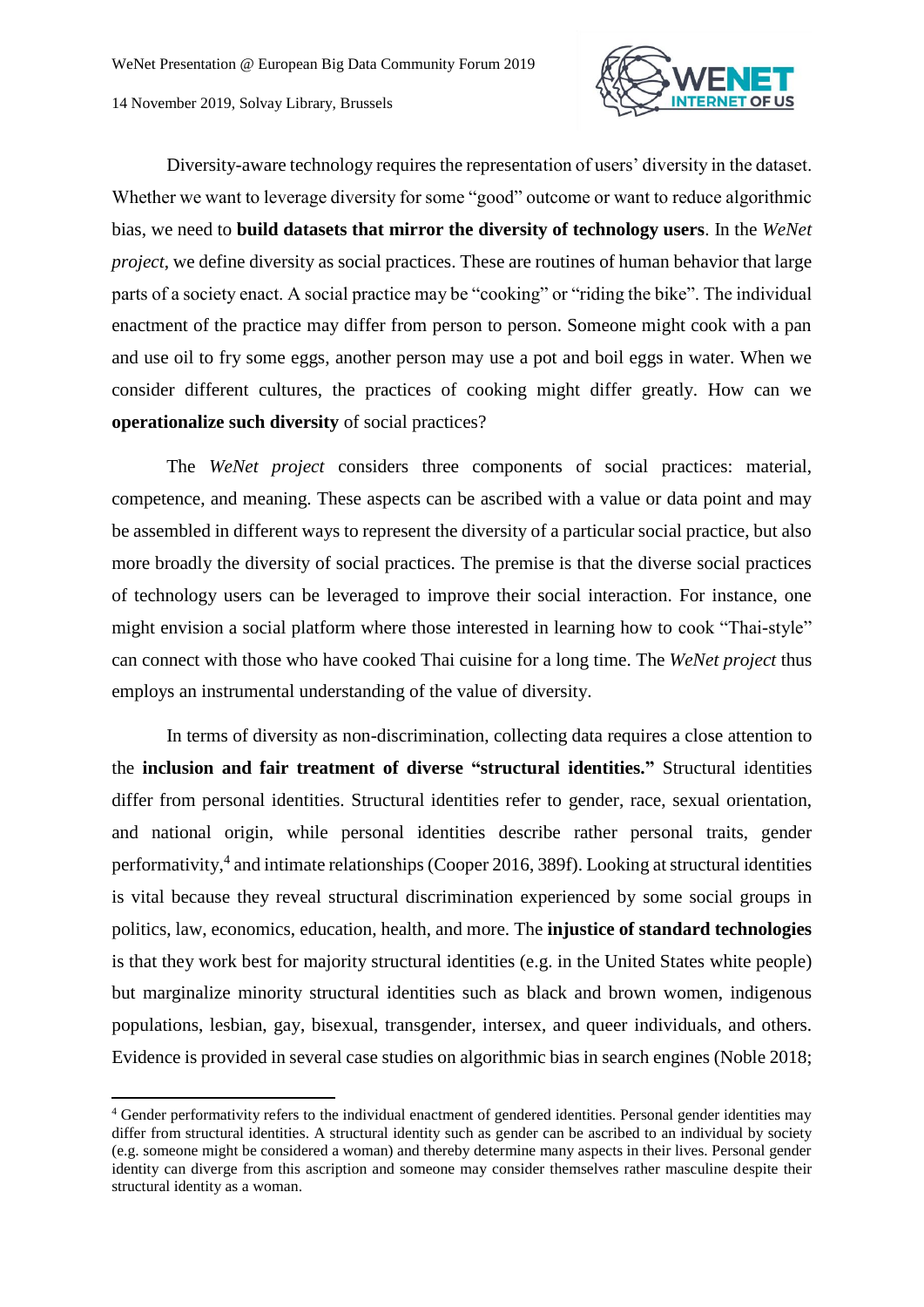

Griffin 2015; Kay et al. 2015), language processing and translation (Bolukbasi et al. 2016; Caliskan et al. 2017), advertisement (Datta et al. 2015), product recommendation (Ekstrand et al. 2018), recruitment (Chen et al. 2018), facial analysis (Buolamwini and Gebru 2018), and risk assessment (Angwin et al. 2016; Hamilton 2019).

The discrimination of minority structural identities described above is partly due to the homogeneity of technology development teams. For instance, tech developers situated in Western contexts, particularly the United States, consist mainly of white males (Wachter-Boettcher 2017). Technology designers may thus develop technology with their personal biases in mind and lack awareness of the particular experiences of different social groups. A lack of diversity-awareness in tech development teams may then lead to a distorted vision of the technology user, and ultimately a technology that works only for some users. Especially black and brown women fall through the cracks because they experience racial bias *and* gender bias built into technology. Another problem is biased datasets (Barocas and Selbst 2016; Malik 2018). Building diversity-aware and **non-discriminatory technology** may therefore require collecting **data from minorities** and building new large datasets that consequently represent structural identities. However, mentioning structural identities here does not mean that we should use demographic criteria to classify minorities. Whatever the operationalization of diversity, this definition (e.g. diversity as social practices) must ensure that minorities do not fall through the cracks.

There are several **ethical challenges** with regard to collecting data for diversity-aware technology. In the following, I would like to focus on three major challenges:

- a. the need to **collect massive amounts of sensitive data** and challenges of data minimization, data protection, and privacy rights
- b. how to **account for minorities in the dataset**, that is the challenge of implicit bias and the constraints of category-building
- c. how to **account for minorities in the computer model**, that is the challenge of machine learning and statistics

When developers want to represent diversity in a dataset, they typically **collect large amounts of sensitive data**. In the *WeNet project*, accounting for diverse social practices means asking data subjects about their routinized behavior: eating habits, shopping and transportation modes, use of locations at the university, student performance, as well as sports and leisure activities.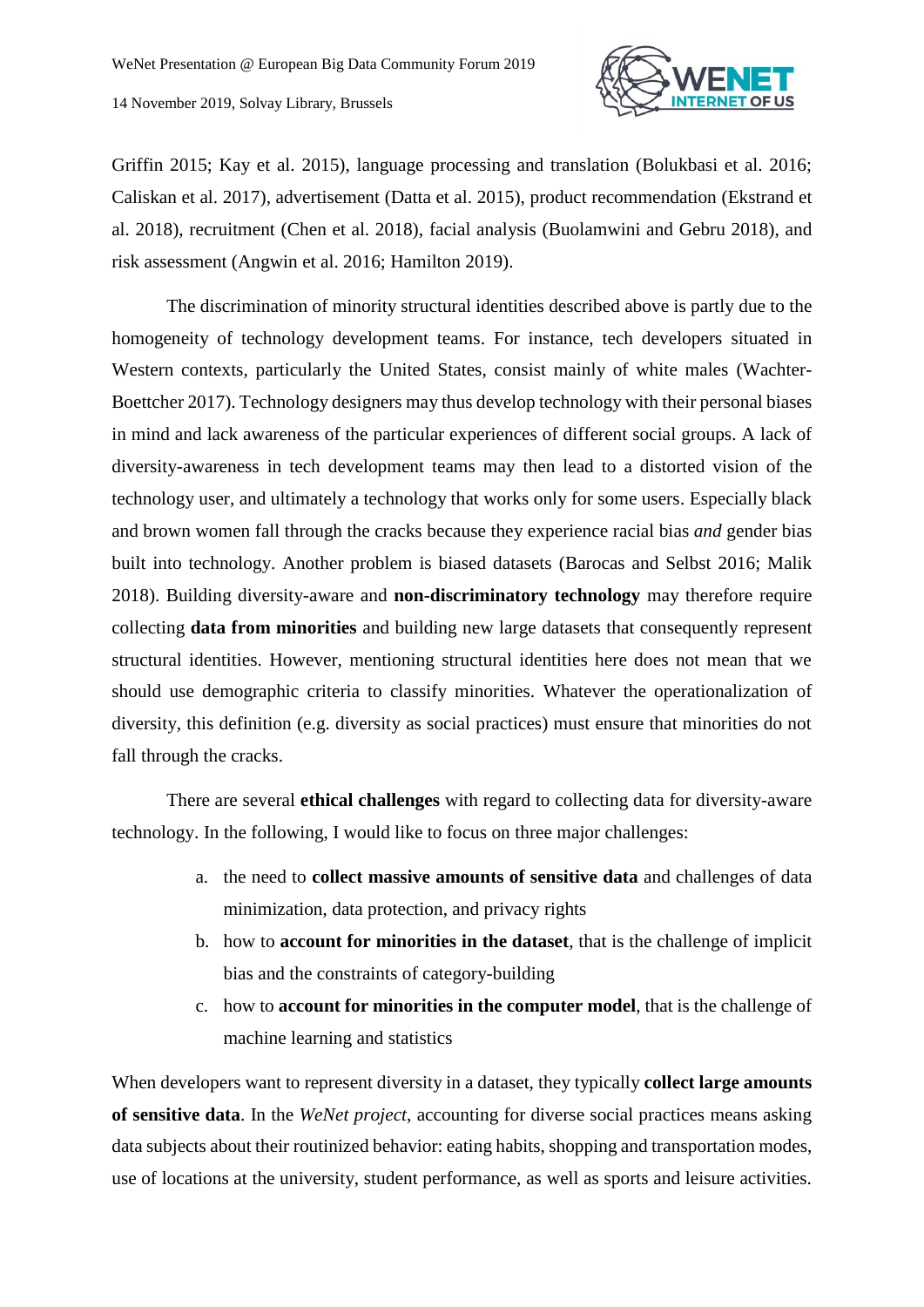

Within these areas, more details are required to account for the diversity of a certain practice, such as using the library. Are students there to take a break and watch a video on their computer or do they study books and take notes? Are students meeting with others or spending time alone at the library? Such detailed information reveals clues about a person's character, lifestyle, and even health. With regard to the representation of minorities in datasets, it may be necessary to collect unique and "diverting" social practices. Such information may easily reveal clues about gender identity, national origin and ethnicity, religious affiliation and other information that relate to the fundamental freedoms of the data subjects.

If we accept that diversity-aware technology requires extensive data collection, then diversity-aware technology may pose **risks to the data subjects**. Here, data subjects can also be considered users of the technology. Having data subjects provide large amounts of data may put them at risk of misuse, loss, or hacking of their data. Data subjects may also be easier reidentified, even if pseudonymization is practiced. When detailed and very specific information is available, as in the case of data on social practices, data analysts may be able to identify the source of a rare correlation. The rarer and more "dispersed" the data points, the easier it will be to trace the information back to the data subject, even if the data is pseudonymized. We should further anticipate that, even in big data, there might be a very small number of data entries in certain special categories of data. The more diversity represented in the dataset, the more categories in total and more categories with little data entry. Finally, diversity-aware technology may lead to more discrimination of marginalized groups. The more data that is "out in the open", the more data can be used against a person. This may happen if health insurance companies or banks have access to sensitive data of insurance or loan applicants and use this data to deny application. Such discrimination usually affects the poor, different-abled bodies, certain ethnic minorities, and generally those enacting practices that are considered inappropriate or dangerous.

Diversity-aware technology may thus put data subjects at risk due to the massive collection of data. Thereby, it clashes with the intended goal of the principle of data minimization, albeit complying with the GDPR. The EU General Data Protection Regulation (GDPR) advances the principle of data minimization in Article 5 in order to protect individuals from excessive datafication. It states that actors should collect only that amount and categories of data which are absolutely necessary to fulfill the purpose of data collection. In the case of diversity-aware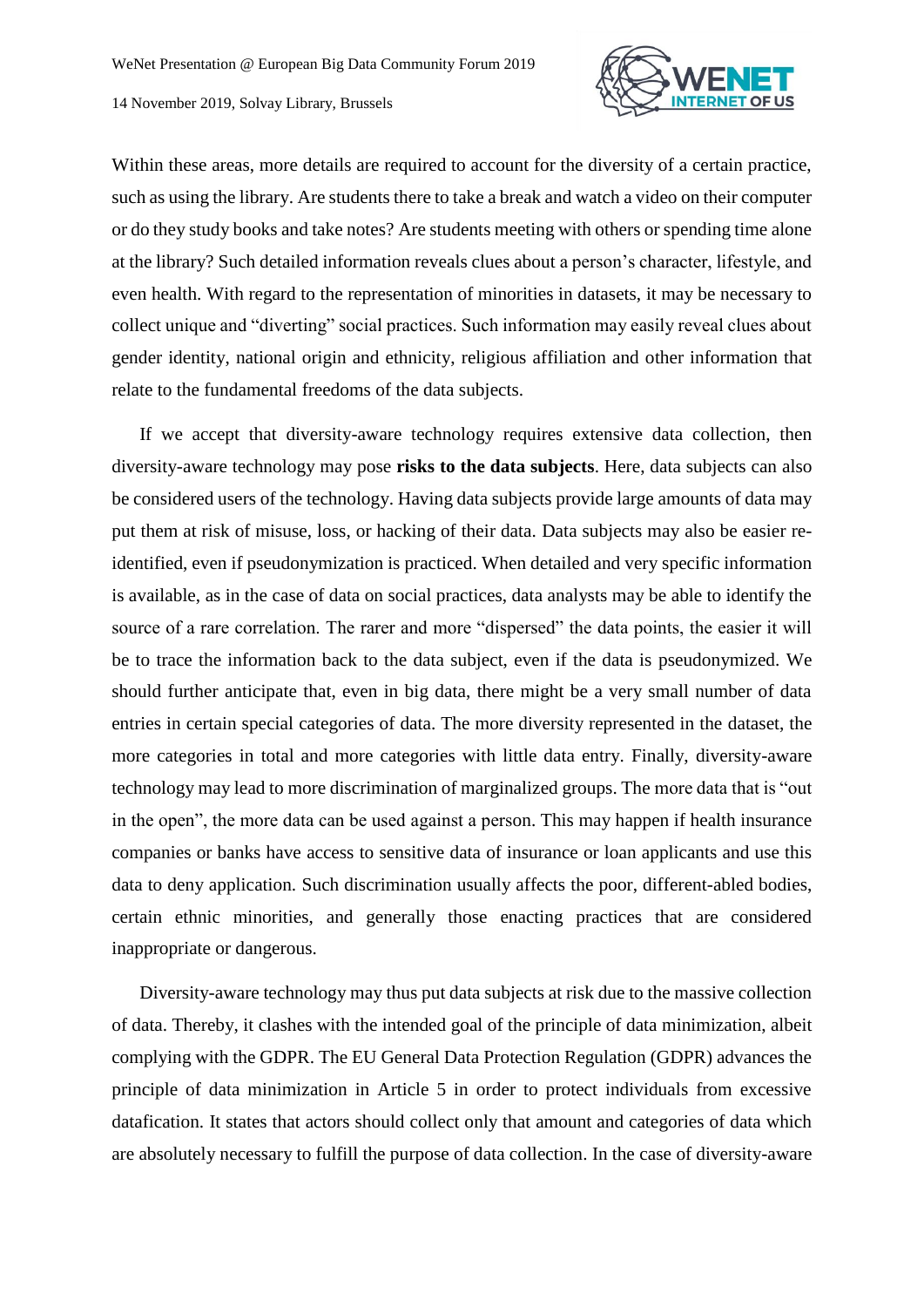

technology, this becomes tricky. The principle of data minimization is tied to the purpose of the data collection. The GDPR states that "Personal data shall be […] (c) adequate, relevant and limited to what is necessary *in relation to the purposes for which they are processed*" (4/27/2016, p. 35, emphasis added). Hence, there might be a **risk in claiming the need to collect vast amounts of data for diversity-aware technology**. The purpose of building nondiscriminatory technology may easily be put forth by tech developers to circumvent Article 5. Diversity-aware technology could thus possibly become the focus of questionable research endeavors because the goal of building diversity-aware technology may be used to justify the gathering and processing of big data.

In light of the risks to data subjects, we should consider possible **remedies to the ethical challenges**. For instance, can we build diversity-aware technology without collecting such vast amounts of data? Would it be feasible to, instead of collecting detailed information, not collect certain categories of data at all? Instead of employing inappropriate binary categories of gender (female and male) and thereby discriminating against other genders, we could refrain from asking for gender at all. On the other hand, there is a risk that gender can easily be inferred from the data. Moreover, gender and racial discrimination might enter algorithmic decisionmaking if data exists that serves as a proxy for these special categories of data. In future research, we should investigate how diversity-aware technology potentially clashes with principles of data ethics. We should also consider how to address the paradox that, although diversity-aware technology seeks to improve the lives of technology users, it may put data subjects at risk.

Another ethical challenge with regard to building diversity-aware technology is how to **account for minorities in the dataset.** This relates to both "types" of diversity-aware technology (i.e. with instrumental and intrinsic understanding of diversity). Since diversity needs to be specified with regard to a certain category, it may be challenging to account for "full" diversity, no matter the particular operationalization of diversity. In the WeNet project, we use the social practices approach, describing users' diversity in terms of their routine behaviour. That means that we have to account for different social practices and the common variations within social practices. Someone who regularly cooks may not prepare the same food and use the same ingredients or utensils as someone else who cooks on a regular basis.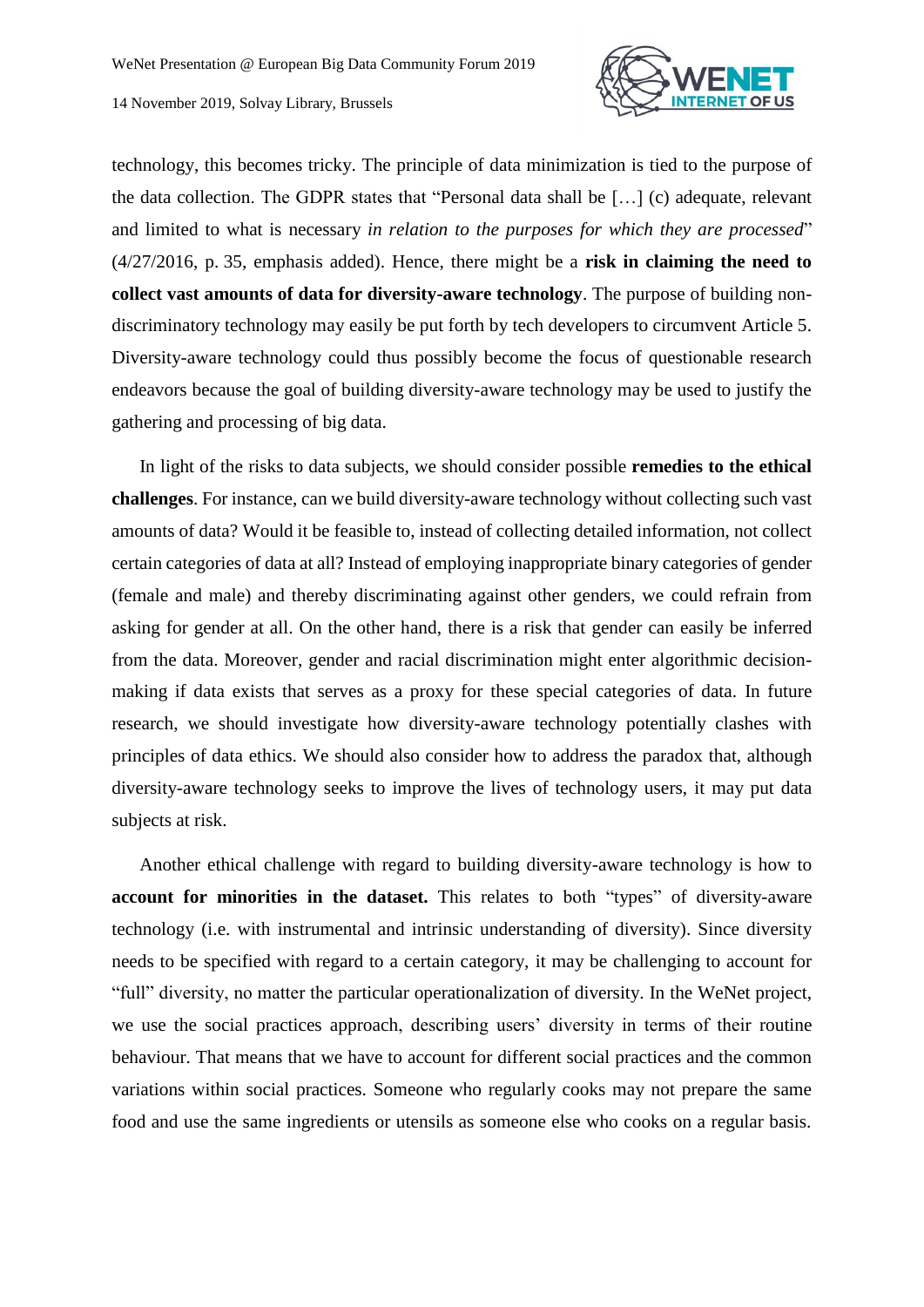

But there is another challenge that goes much deeper than merely deciding where to draw the line in the data collection.

This ethical challenge derives from the **implicit bias** that we hold, and which influences our understanding of social practices in the first place. Implicit bias refers to prejudices or biased beliefs that we unconsciously hold towards social groups. Implicit bias stems from "schemas" that we internalize at a young age and that are activated subconsciously when we are confronted with a situation. For example, when we interpret people and their behaviour, usually schemas kick in and can make us act in a prejudicial or discriminatory manner. Schemas are important. They help us process the various stimuli we receive in our daily lives and decide what is the appropriate action in a given circumstance. Unfortunately, schemas can lead to structural discrimination, especially in interaction with institutions (Haslanger 9/9/2015). For the collection of data on social practices, this has serious implications. We must acknowledge that social practices are not neutral. They are coded according to the schemas we learn, and which determine our actions and interpretations.

For instance, in Western Europe, the practice of "working" is usually associated with formal employment, a contract, earning money, and a work site outside of the home. This **interpretation of "working" stems from our schemas**: Early on in our lives, we learn that a person is "going to work" when they leave the house and bring back a salary for the family. Associated with the practice is also the idea that the father or head of the family goes to work. Unpaid labor such as childcare, caring for a relative, washing, cleaning, and other home-based reproductive activities are not considered work. This reproductive labor is mostly done by women. The example of "working" illustrates how social practices are coded to ideas of gender. If we operationalize the practice of working as employment-based in a questionnaire, we may not account for unpaid labor and care work.

This can **affect the quality of the diversity-aware technology** immensely. On the one hand, those users who are diverse in the sense that they enact "working" differently from a majority practice fall through the cracks. The technology then does not leverage the diversity of these users and is optimized for a less diverse group of people. This seems to defeat the purpose of the diversity-aware technology. On the other hand, implicit bias in the operationalization may result in the marginalization of female beneficiaries of the technology because reproductive work is usually done by girls and women. Hence, the diversity-aware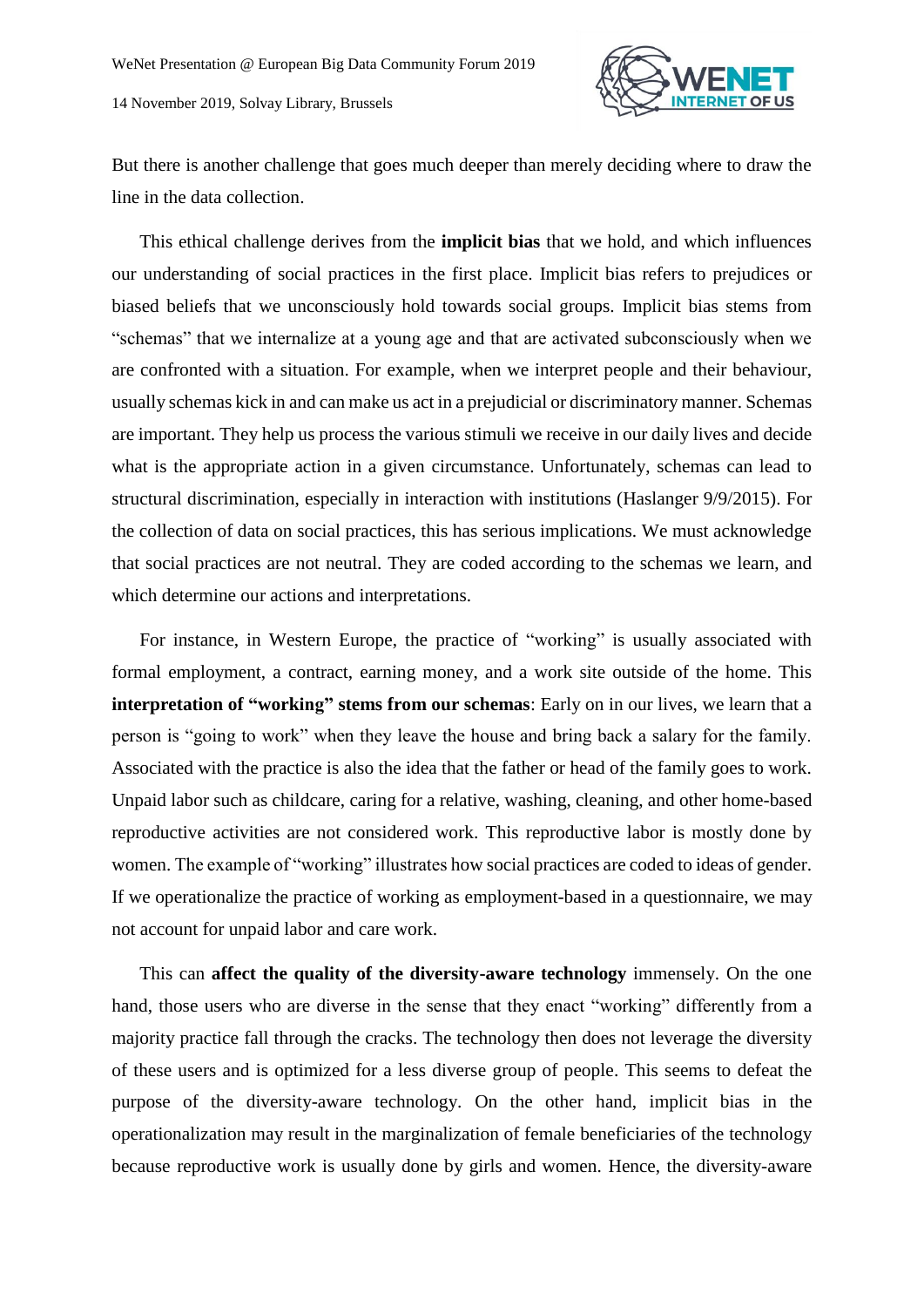

technology may contribute to structural injustice. To mitigate these risks, we should be aware of our own biases and question our understanding of particular social practices.

With regard to the representation of minorities, a particular ethical challenge is the need to translate and thereby reduce someone's identity into **fixed data categories**. This is mostly the case when diversity is operationalized as demographics (gender, age, education level, profession, etc.), but similar effects appear when we construct categories of human behavior. Breaking down people's information into categories in order to analyze human behavior and make decisions for society is in its essence reductionist and controlling. Data entries reduce and align a person with lifestyles and identities that the majority of society prefers. These are heteronormative ideals of how to lead a life that for instance reinforce binary gender categories, i.e. someone can be a woman *or* a man. Thinking about minorities such as transgender people, their **diversity is brought into line** with hegemonic ideas of being. For transgender people, it is crucial not to identify with a certain gender. Their gender performance depends on the context and may vary (Keyes 2019). How can we then represent minorities who cannot be described by data points? Similar questions may arise in the context of ethnicity and national origin. If someone was born in country x, but brought up in country y and currently resides in country z, can the person identify one country that properly describes their cultural heritage? It seems that the diversity of minorities can never be fully represented given the need to reduce one's diversity to fixed categories.

Finally, accounting for minorities in the dataset, as far as this is even possible, does not guarantee that the computer models built from the dataset are diversity-aware. In many studies on algorithmic bias, the problem of bias was attributed to the training data (Barocas and Selbst 2016; Malik 2018). If we eliminate the factor of biased training data, then the technology should be bias-free, right? Yet another ethical challenge with regard to building diversity-aware technology is **machine learning and pattern recognition**. The *WeNet project* employs machine learning to develop diversity-aware algorithms. The risk with machine learning is that it evolves around pattern recognition and infers common or "regular" phenomena. Working with diversity, this means that diversity represented in the dataset may be further reduced by machine learning methods.

Let's consider the example of a social platform that leverages diversity as social practices. Machine learning can be used to match people with diverse social practices to their benefit. For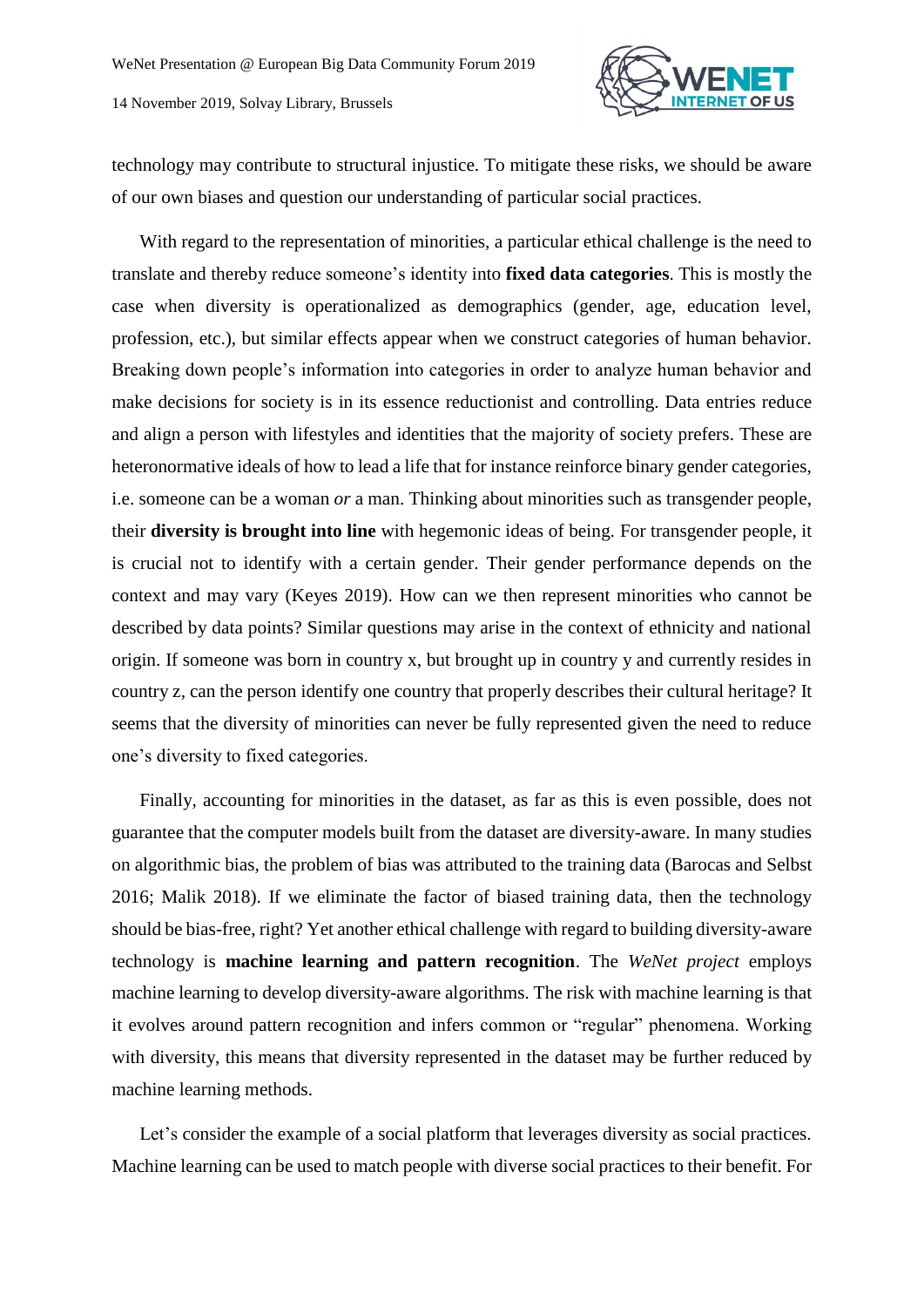

instance, the platform can connect someone who wants to learn how to cook healthily with someone who runs a healthy food blog and cooks regularly. The system may suggest that the two people talk to each other and potentially meet. To make an appropriate match, however, the system responds to a request around the practice "cooking," and has to infer from the data what cooking constitutes. It is likely that the pattern extraction then considers "cooking" a practice that most individuals enact, that is a combination of material, competence, and meaning that the majority of users engage in. In effect, the machine-learning algorithms might match people who conform with common behaviour and neglect those who are diverse in the sense that they diverge from the learnt pattern of cooking as a certain combination of material, competence, and meaning. We should therefore consider **how statistical methods can be adjusted** in order to identify and include alternative or varying aspects of social practices that represent true diversity.

Similarly, minorities may be marginalized in diversity-aware technology because computer models are built on the dataset of the entire population. If patterns are inferred from a "global" set of data, minority social groups will fall through the cracks. Their information becomes irrelevant for the computer model. In effect, **algorithms are optimized for the majority** of the population but not minorities. Some data scientists may argue that, precisely because of these constraints of statistics, it is not efficient to include information of minorities in the dataset. Especially since minorities' data can be more easily identified, it may be argued to neglect information of minorities for their own benefit. However, from an ethical perspective, the constraints of statistics do not justify discrimination of minorities. The solution must be to improve statistics. One option may be to train computer models on data from minorities or data that was manipulated to balance out data from minorities and the majority social group. In this context, we enter the realm of explicit discrimination. If computer scientists know that their computer models marginalize minorities, it is their moral responsibility to counter this effect. It is no longer implicit bias in terms of subconscious prejudice but *explicit* **bias** if data and computer scientists make a decision to ignore the disparate impact of their work.

To complete this exploration into diversity-aware technology, I would like to address the **diversity discourse** in technology development teams. Diverse perspectives are crucial for the design and development of diversity-aware technology. However, there is a prominent notion that adding minorities to a team will automatically lead to diversity-aware technology. Diverse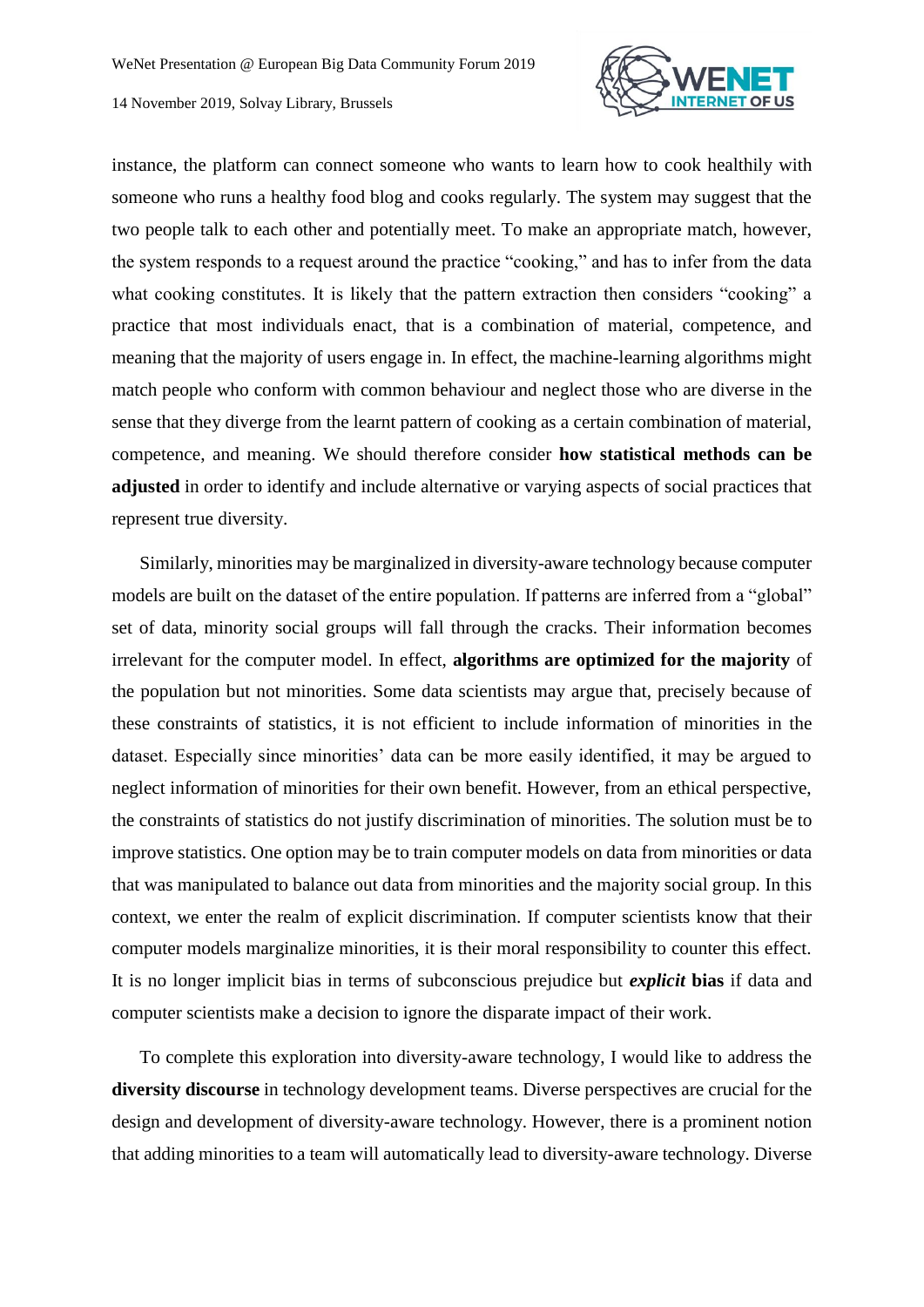

teams are particularly considered the solution to biased technology. This approach to solving bias is problematic. On the one hand, this narrative suggests that diversity is of instrumental value, i.e. diversity will lead to better solutions. This is unfortunate. Diversity in teams should be regarded as an intrinsic value. It is a question of non-discrimination and equal opportunity rather than a means to an end.

On the other hand, **diversity itself does not guarantee diversity-***awareness*. Social groups are not homogenous but diverse in themselves. Women for instance can have vastly different experiences, depending on their skin color and socio-economic status. It is a fallacy to believe that adding a woman to a tech project will mitigate bias against black and brown women, migrant women, or low-income single mothers. Furthermore, adding diverse individuals to solve bias is an unfair burden on them. On top of their regular duties, they are expected to reveal and solve bias, provided they were able to convince their co-workers that their perspectives matter. A better solution to developing diversity-aware technology may be to provide diversity-awareness training to *all* team members. We all hold personal and structural biases, often learnt and incorporated early in our lives. Accepting and discussing them in diversity-awareness workshops is a first step towards reducing bias in diversity-aware technology.

From this paper, **several recommendations** can be derived. They should be considered when developing technology that evolves around the value of diversity:

- Diversity-aware technology needs interdisciplinary cooperation: social sciences, ethics, gender studies, critical race theory should meet computer and data sciences
- Develop diversity-aware technology that follows *both* goals of diversity-aware tech: leveraging diversity for a "good" outcome and ensuring non-discrimination
- Protect data subjects' privacy; increase data subject's control of their data; explore innovative solutions that help represent diversity by collecting *less* data
- Develop a data collection plan that explicitly seeks to reduce bias in the dataset; answer the question "How do we account for minorities in the dataset in a way that properly represents them?"
- Audit algorithms and test how the computer models fare with regard to principles of fairness; answer the question "How do our models affect minorities and is there disparate treatment resulting from our technology?"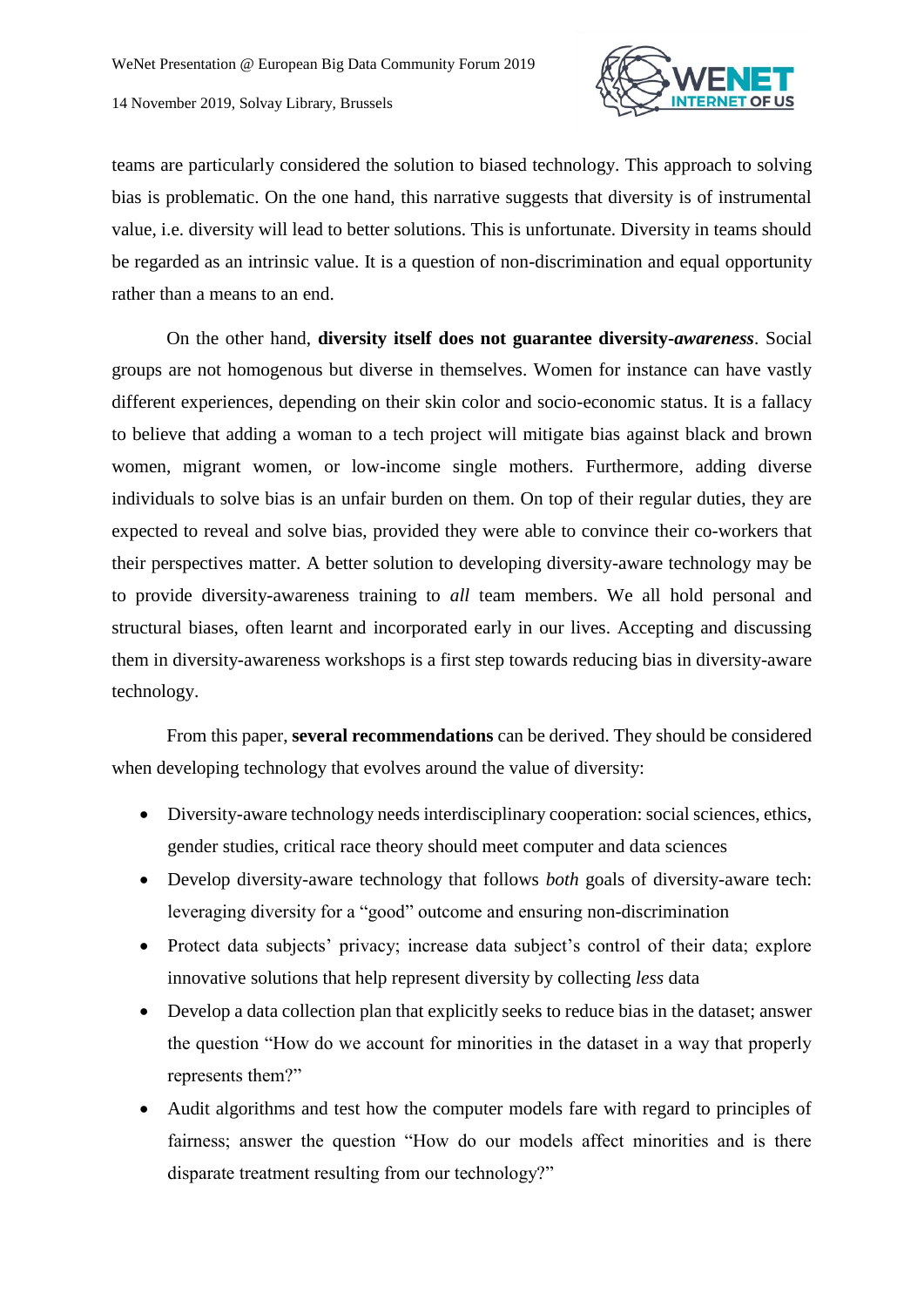

 Increase diversity-*awareness* in tech development teams: provide training to enhance sensitivity to questions of gender, race, and class discrimination; adding diverse people to the team is not enough!

## Publication bibliography

Angwin, Julia; Larson, Jeff; Mattu, Surya; Kirchner, Lauren (2016): Machine Bias. ProPublica. Available online at https://www.propublica.org/article/machine-bias-risk-assessments-in-criminalsentencing.

Barocas, Solon; Selbst, Andrew D. (2016): Big Data's Disparate Impact. In *California Law Review* 104 (3), pp. 671–732.

Bolukbasi, Tolga; Chang, Kai-Wei; Zou, James; Saligrama, Venkatesh; Kalai, Adam (2016): Man is to Computer Programmer as Woman is to Homemaker? Debiasing Word Embeddings. 30th Conference on Neural Information Processing Systems. Barcelona, Spain. Available online at http://papers.nips.cc/paper/6228-man-is-to-computer-programmer-as-woman-is-to-homemakerdebiasing-word-embeddings.pdf, checked on 8/28/2018.

Buolamwini, Joy; Gebru, Timnit (2018): Gender Shades: Intersectional Accuracy Disparities in Commercial Gender Classification. In *Proceedings of Machine Learning Research* 81, pp. 1–15. Available online at http://proceedings.mlr.press/v81/buolamwini18a/buolamwini18a.pdf, checked on 8/18/2018.

Caliskan, Aylin; Bryson, Joanna J.; Narayanan, Arvind (2017): Semantics Derived Automatically from Language Corpora Contain Human-like Biases. In *Science (New York, N.Y.)* 356 (6334), pp. 183–186. DOI: 10.1126/science.aal4230.

Chen, Le; Ma, Ruijun; Hannák, Anikó; Wilson, Christo (2018): Investigating the Impact of Gender on Rank in Resume Search Engines. In Regan Mandryk, Mark Hancock, Mark Perry, Anna Cox (Eds.): CHI 2018. Proceedings of the 2018 CHI Conference on Human Factors in Computing Systems : April 21- 26, 2018, Montréal, QC, Canada / sponsored by ACM SIGCHI. the 2018 CHI Conference. Montreal QC, Canada, 4/21/2018 - 4/26/2018. Association for Computing Machinery, publisher; SIGCHI (Group : U.S.), sponsoring body. New York, New York: The Association for Computing Machinery, pp. 1–14.

Cooper, Brittney C. (2016): Intersectionality. In Lisa Jane Disch, M. E. Hawkesworth (Eds.): The Oxford Handbook of Feminist Theory. Oxford, New York: Oxford University Press (Oxford books), pp. 385–406.

Datta, Amit; Tschantz, Michael Carl; Datta, Anupam (2015): Automated Experiments on Ad Privacy Settings. In *Proceedings on Privacy Enhancing Technologies* 2015 (1), pp. 92–112. DOI: 10.1515/popets-2015-0007.

Ekstrand, Michael D.; Tian, Mucun; Kazi, Mohammed R. Imran; Mehrpouyan, Hoda; Kluver, Daniel (2018): Exploring Author Gender in Book Rating and Recommendation. In Sole Pera (Ed.):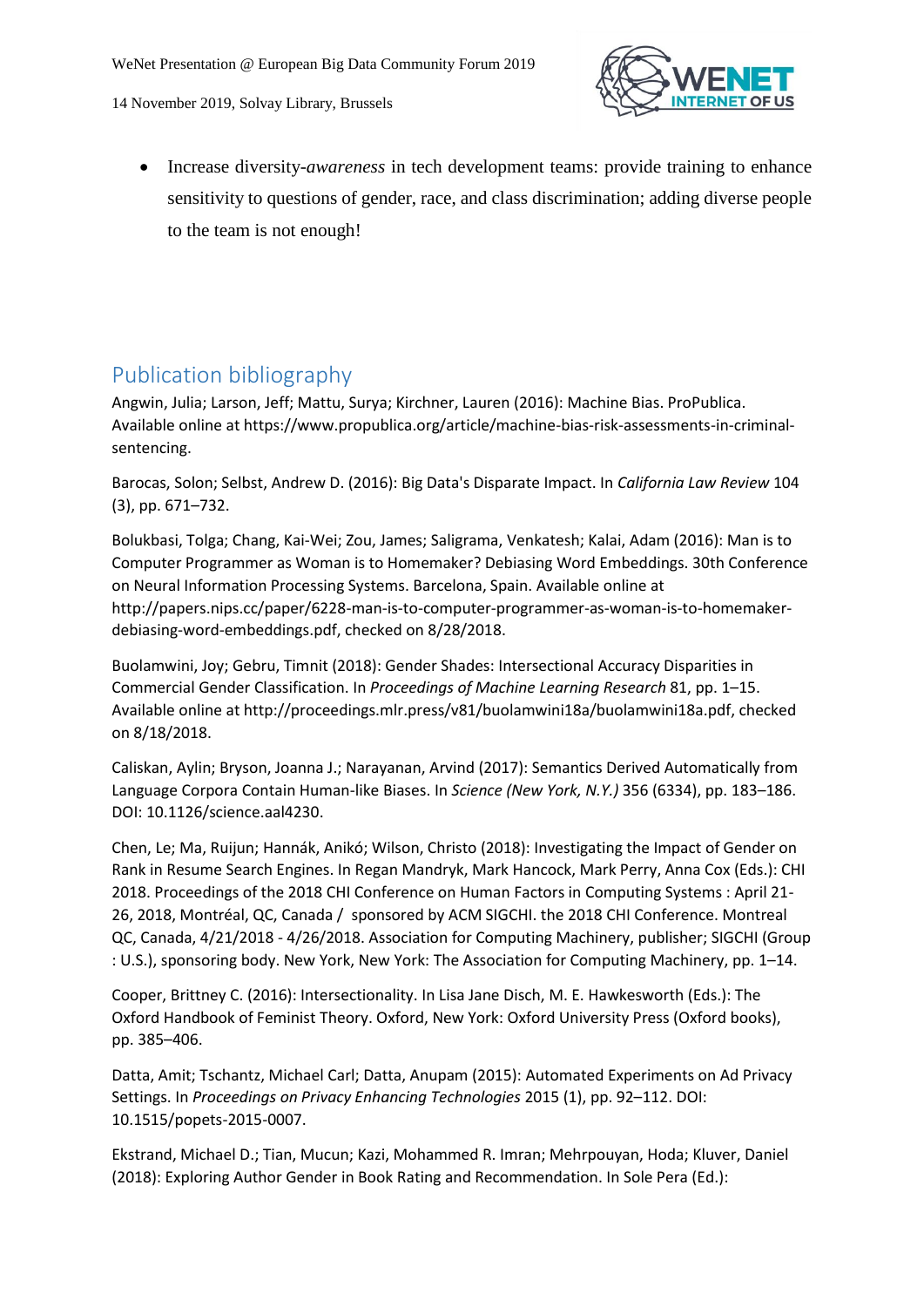

Proceedings of the 12th ACM Conference on Recommender Systems. the 12th ACM Conference. Vancouver, British Columbia, Canada, 10/2/2018 - 10/2/2018. New York NY: ACM, pp. 242–250.

European Parliament and Council of the European Union (4/27/2016): General Data Protection Regulation (REGULATION (EU) 2016/679). Legislative Act.

Griffin, Andrew (2015): Flickr's Auto-Tagging Feature Goes Awry, Accidentally Tags Black People as Apes. In *The Independent*, 5/20/2015. Available online at https://www.independent.co.uk/lifestyle/gadgets-and-tech/news/flickr-s-auto-tagging-feature-goes-awry-accidentally-tags-blackpeople-as-apes-10264144.html, checked on 9/23/2019.

Habermas, Jürgen (1990): Moral Consciousness and Communicative Action. Cambridge, Mass.: MIT Press (Studies in contemporary German social thought).

Hamilton, Melissa (2019): The Sexist Algorithm. In *Behavioral Sciences & the Law* 37 (2), pp. 145– 157. DOI: 10.1002/bsl.2406.

Haslanger, Sally (2015): Disrupting Injustice: Implicit Bias and Structural Change. Lecture at Quinnipiac University. Quinnipiac University. Hamden, Connecticut, 9/9/2015. Available online at https://www.youtube.com/watch?v=SziiKRWYVs8, checked on 6/6/2019.

Kay, Matthew; Matuszek, Cynthia; Munson, Sean A. (2015): Unequal Representation and Gender Stereotypes in Image Search Results for Occupations. In Bo Begole, Jinwoo Kim, Kori Inkpen, Woontack Woo (Eds.): Proceedings of the 33rd Annual ACM Conference on Human Factors in Computing Systems - CHI '15. the 33rd Annual ACM Conference. Seoul, Republic of Korea, 18.04.2015 - 23.04.2015. New York, New York, USA: ACM Press, pp. 3819–3828.

Keyes, Os (2019): Counting the Countless. Why Data Science is a Profound Threat for Queer People Real Life Magazine. Available online at https://reallifemag.com/counting-the-countless/, checked on 7/18/2019.

Malik, Momin (2018): Bias and Beyond in Digital Trace Data. Doctoral dissertation, Carnegie Mellon University. Available online at http://reportsarchive.adm.cs.cmu.edu/anon/isr2018/abstracts/18-105.html, checked on 10/10/2019.

Noble, Safiya Umoja (2018): Algorithms of Oppression. How Search Engines Reinforce Racism. New York: New York University Press.

O'Neil, Cathy (2016): Weapons of Math Destruction. How Big Data Increases Inequality and Threatens Democracy. London: Allen Lane.

Rawls, John (2005): Political Liberalism. Expanded ed. New York, Chichester: Columbia University Press (Columbia classics in philosophy).

Schelenz, Laura; Reinhardt, Karoline; Gjuraij, Daniela (2019): Developing a Conceptual and Ethical Framework of Diversity. Deliverable 9.1 for the project WeNet- The Internet of Us. International Center for Ethics in the Sciences and Humanities (IZEW). Tübingen, Germany. Available online at https://internetofus.eu/wp-content/uploads/sites/38/2019/07/D9.1-EKUT-Ethical-Frameworkfinal.pdf, checked on 11/11/2019.